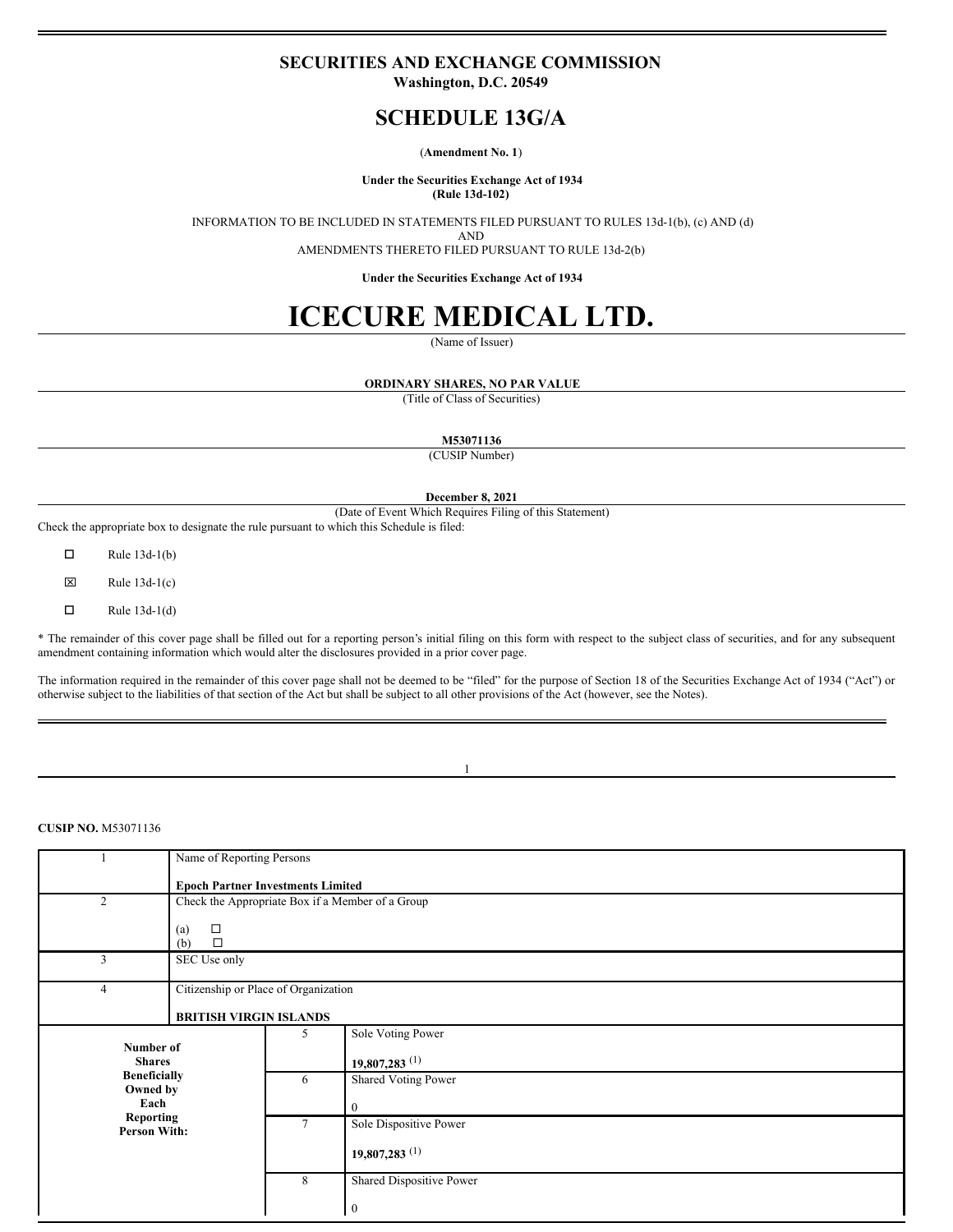| 9  | Aggregate Amount Beneficially Owned by Each Reporting Person               |  |  |
|----|----------------------------------------------------------------------------|--|--|
|    | $19,807,283$ <sup>(1)</sup>                                                |  |  |
| 10 | Check if the Aggregate Amount in Row (9) Excludes Certain Shares $\square$ |  |  |
| 11 | Percent of Class Represented by Amount in Row (9)                          |  |  |
|    | 55.36% $^{(2)}$                                                            |  |  |
| 12 | Type of Reporting Person:                                                  |  |  |
|    | $_{\rm CO}$                                                                |  |  |

(1) Includes 19,807,283 Ordinary Shares.

(2) Based on 35,779,897 Ordinary Shares outstanding as reported in the Form F-1 filed with the Securities and Exchange Commission on December 8, 2021, and Form 6-K filed on December 13, 2021.

2

**Item 1.**

- (a) Name of Issuer: ICECURE MEDICAL LTD. (the "Issuer").
- (b) Address of Issuer's Principal Executive Offices: 7 Ha'Eshel Street, P.O. Box 3163, Caesarea, Israel 3079504

#### **Item 2.**

(a) Name of Person Filing:

This Statement is filed by:

(1) Epoch Partner Investments Limited

The foregoing is referred to as the "Reporting Person" in this Statement.

(b) Address of Principal Business Offices or, if none, Residence:

Epoch Partner Investment Limited SUITE 7013, 70/F TWO INTERNATIONAL FINANCE CENTRE, CENTRAL, HONG KONG

(c) Place of Organization:

BRITISH VIRGIN ISLANDS

(d) Title of Class of Securities:

Ordinary Shares, par value (the "Ordinary Shares").

(e) CUSIP Number:

M53071136

#### If this statement is filed pursuant to Rules 13d-1(b), or 13d-2(b) or (c), check whether the person filing is a:

Not applicable.

#### **Item 4. Ownership**

See items 5-11 of the cover pages hereto for beneficial ownership, percentage of class and dispositive power of the Reporting Person.

| Item 5.         | Ownership of 5 Percent or Less of a Class                                                                                                            |
|-----------------|------------------------------------------------------------------------------------------------------------------------------------------------------|
| Not applicable. |                                                                                                                                                      |
| Item 6.         | Ownership of More than 5 Percent on Behalf of Another Person                                                                                         |
| Not applicable. |                                                                                                                                                      |
|                 | 3                                                                                                                                                    |
|                 |                                                                                                                                                      |
| Item 7.         | Identification and Classification of the Subsidiary Which Acquired the Security Being Reported on by the Parent Holding Company or Control<br>Person |

Not applicable.